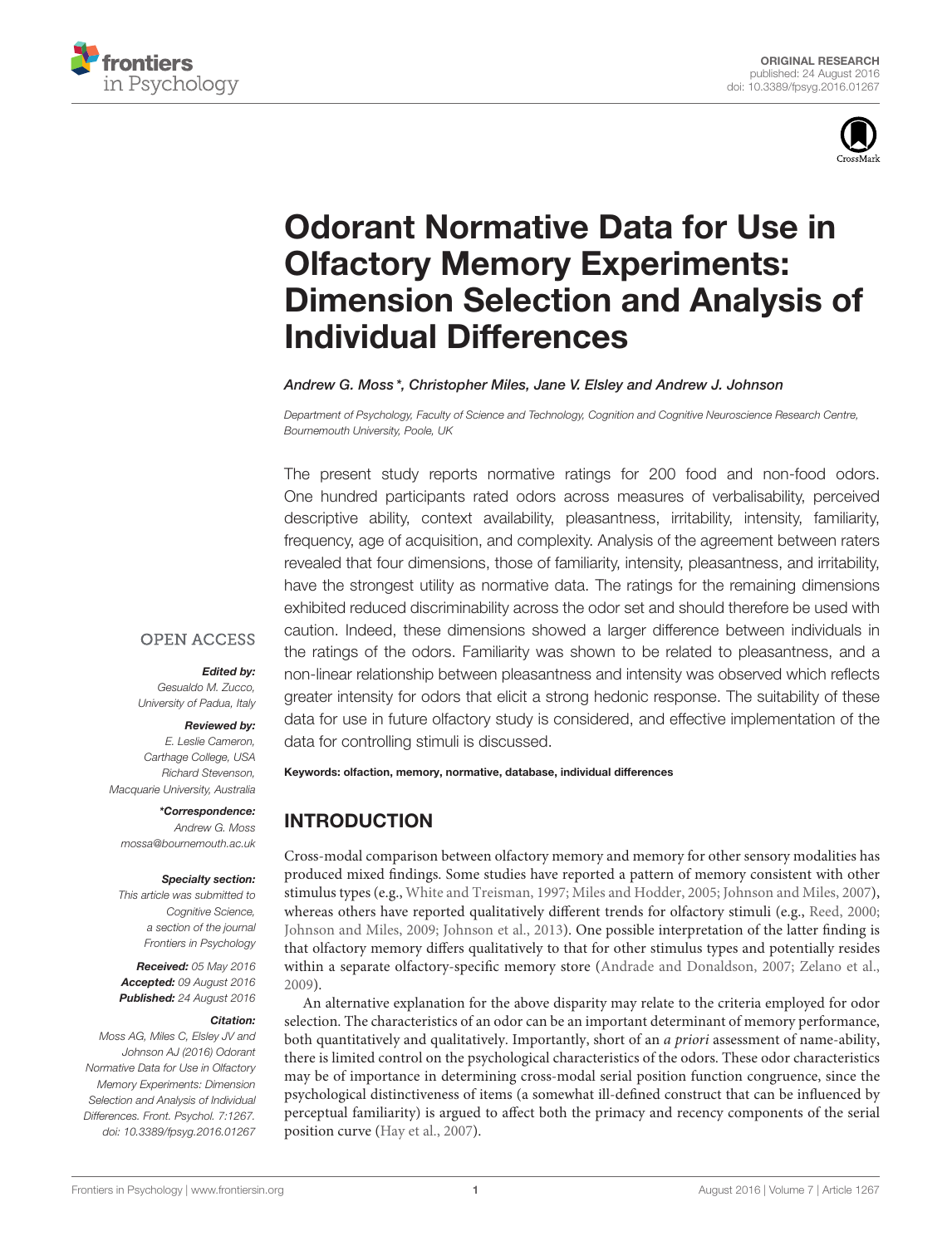One method by which the perceptual experience of odors can be assessed is from ratings of the odors across various dimensions. Judgments of this nature are typically obtained via subjective ratings pre-test [\(Yeshurun et al., 2008\)](#page-10-1), during encoding [\(Larsson et al., 2004b\)](#page-9-7), or after the experiment through post-hoc data collection [\(Olsson et al., 2009\)](#page-9-8). Indeed, there is some merit to collecting data this way, the most notable being mitigation of individual differences. For example, individual naming ability can allow tailored selection of odorants for use in subsequent memory and discrimination tasks [\(Rabin and Cain,](#page-9-9) [1984;](#page-9-9) [Rabin, 1988\)](#page-9-10). However, issues arise when tasks require novel presentation, and speeded encoding or recognition. In addition, these methods of odor stimuli categorization are often inconsistent, utilizing different scales and tasks, and resulting in these data rarely being used beyond the confines of the study in which they were collected. To this extent, the data are studydependent. It is, therefore, desirable to have a reliable catalog of odors and normative data which will facilitate the use of odors in olfactory memory research. Accordingly, the present study attempts to provide data norms for a large set of commercially available odors, analogous to that produced for words [\(Coltheart,](#page-8-1) [1981\)](#page-8-1), faces [\(Ebner et al., 2010\)](#page-9-11), and objects [\(Yoon et al., 2004\)](#page-10-2). Normative data in the verbal processing literature allows strict control of the orthographic, phonological, and psychological characteristics of words. An odor data analog will thereby enable researchers to both strictly control for, and manipulate, levels of psychological difference.

There is some limited precedence for the use of normative data for olfactory stimuli. The University of Pennsylvania Smell Identification Test (UPSIT; [Doty et al., 1984b\)](#page-9-12) is a clinical test of olfactory ability and uses 40 microencapsulated "scratch and sniff" odorants within a standardized test of olfactory function. The creation of this test includes normative data for familiarity, pleasantness, intensity, and irritability, and has been used extensively in olfactory research [\(Nguyen et al., 2012\)](#page-9-13). However, the UPSIT is a test of olfactory dysfunction, where normal olfactory function would see naming of these highly familiar odors at, or near, ceiling. Employment of such a stimulus-set would provide limited variability in terms of familiarity and, potentially, encourage a memory strategy utilizing verbal labels. An alternative is to use odorants from the MONEX-40 (Freiherr et al., [2012\)](#page-9-14), a test designed to detect differences in olfactory identification abilities in a normal population. However, the normative ratings from this study again focus only on familiarity, intensity, and pleasantness, and are limited to a relatively small set of 40 odorants.

Perhaps the closest attempt to a normative database for olfactory recognition tasks was reported by [Sulmont et al. \(2002\)](#page-9-15). In this study, odors were rated in terms of familiarity, perceived complexity, and pleasantness by 24 French-speaking participants. Verbal identification was tested by selecting the name from a 68-item forced-choice list. These ratings were used to generate two familiar and two unfamiliar recognition sets of 18 odors. Interestingly, some perceptual overlap between dimensions was found with a significant positive correlation between pleasantness ratings and familiarity ( $R^2 = 0.53$ ), a negative correlation between complexity and familiarity ( $R^2 = 0.65$ ), and a positive

correlation between notes (a different dimension of complexity) and familiarity ( $R^2 = 0.30$ ).

Further to the primary aim of providing a database of olfactory normative data, the present study aims to advance the use of normative databases in olfactory memory research in two ways. First, we consider whether subjective perceptual ratings of odors are suitable for use in a normative database. Individual differences are undoubtedly present in the perception of odors [\(Kaeppler and Mueller, 2013\)](#page-9-16), and are perhaps more influential than for perception of verbal or object stimuli. If these individual differences exceed the differences obtained across the corpus of stimuli, it would suggest that tailoring odors to participants based on their ratings [\(Rabin, 1988\)](#page-9-10) is a more effective method for stimulus control. Second, we consider the relationships between the dimensions within this database. As discussed in detail below, perceptual measures of olfactory stimuli are rarely independent, and the relationships between these dimensions should be considered when selecting stimuli for further tests.

## Selection of Perceptual Dimensions for **Study**

The present study involved the collection of normative data across a large set of commercially available odors [food and nonfood odors are used since [\(Gilbert and Greenberg, 1992\)](#page-9-17) suggest that using food-related odors only may limit generalizability]. A large number of measures were selected based upon past work with odors and different modality normative databases. Scales and questions were presented without accompanying interpretation guidance. That is, participants were free to interpret each measure as they wished. Below we outline the justification for these measures.

#### Verbalisability

The first dimension concerns the extent to which odors can be named. Typically, variations in odorant nameability have seen important effects on recognition (cf. [Zucco, 2003;](#page-10-3) Frank et al., [2011\)](#page-9-18), and dissociated neural activations for odors that can or cannot be named are suggested to reflect a dedicated mechanism for processing un-named odors [\(Zelano et al., 2009\)](#page-10-0). However, the name for an odor is an arbitrary construct which can include the source of the odor, a manufacturer name, or even a similar odor source it resembles. In addition, identification (and thus naming) of even familiar odors is often very poor [\(Lawless and Engen, 1977\)](#page-9-19). As such, correct identification (the "veridical label") is likely not important when considering the effect naming has on recognition, and its use for categorization may lead to an overestimation of the amount of "un-nameable" odors. Rather, any odor that has an identifying verbal label attached to it should be considered as utilizing verbal codes (and could conceivably be represented as a verbal, rather than olfactory, code), whilst only very broad categories, such as a basic hedonic label, should be classed as non-verbalisable (Jönsson et al., [2011\)](#page-9-20). In the present task participants are required to attach any verbal label to each odor, which is then scored according to the specificity of this label. However, a caveat to using the quality of labeling as a verbalisability measure is that consistency of labeling is not considered. That is, the naming of odors may only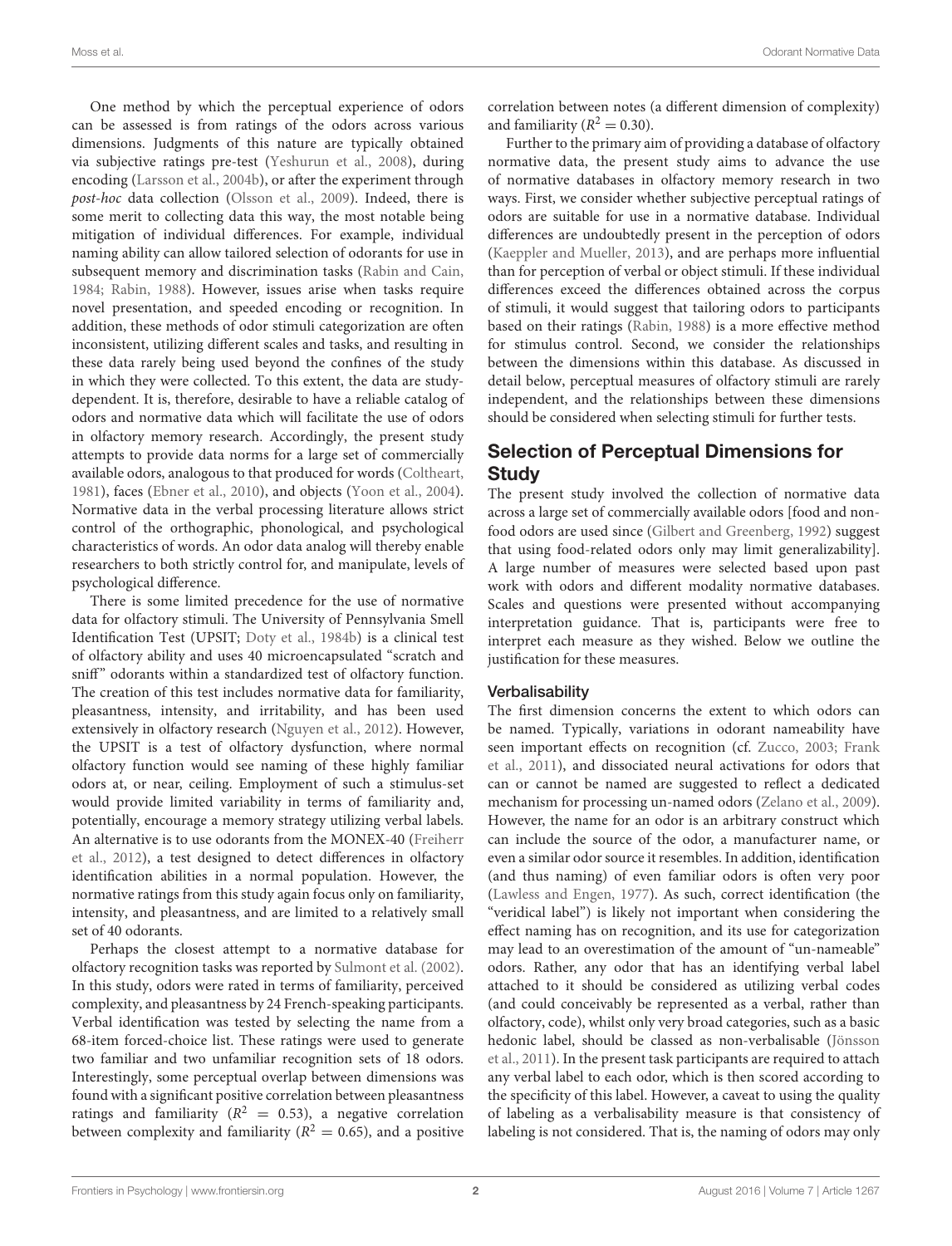be important in memory experiments if the names attributed to the stimuli are consistently reproduced [\(Frank et al., 2011;](#page-9-18) [Cornell Kärnekull et al., 2015\)](#page-8-2). Despite this, a clear effect of this assessment of labeling quality has been observed on working memory performance [\(Jönsson et al., 2011\)](#page-9-20) and thus appears to provide a reasonable measure of the role of verbal labeling in memory.

#### Describe-Ability

Participants are also required to rate each odor's describeability (on a 7-point scale). Participants typically exhibit overconfidence in their ability to correctly name odors despite poor naming performance [\(Jönsson and Olsson, 2003\)](#page-9-21). Discrepancies between participants' perceived and actual ability might reflect the difficulties in accessing the name of an odor; a feeling of knowing termed the "tip of the nose" phenomenon (Lawless and Engen, [1977\)](#page-9-19). However, the verbalisability score used in the present study is clearly a much more liberal criterion than odor naming ability. Since there is no "wrong" verbal label, ability to label the odor is perhaps likely to reflect the participants' awareness of an odor's description (which would presumably include labels). Thus, with this method we might expect a strong relationship between perceived descriptive ability and actual ability to generate verbal labels.

#### Context Availability

The third dimension is context availability. This measure is closely related to concreteness [\(Altarriba et al., 1999\)](#page-8-3), and refers to whether the odor can be easily associated to the context or circumstances with which the odor might appear. Whilst one might label this dimension imageability (i.e., the ability of the stimuli to evoke a mental image, [Richardson, 1975\)](#page-9-22), we avoid such a label to prevent conflation with perceptual imageability (i.e., imagining the perceptual experience of an odor, see [Stevenson et al., 2007\)](#page-9-23).

Our measure of context availability requires a 7-point rating of the ability to imagine the odor source. For example, the odor "lemon" may evoke an image of a lemon, or the odor "chlorine" may evoke an image of a swimming pool. For the latter, the odor (or in this case the context in which the odor is experienced) may be clearly imageable despite a poor ability to identify a source. It is possible, however, that this rating might again simply reflect the verbalisability of the odor, since an image is likely to result from the word that is associated with the odor.

#### **Pleasantness**

The hedonic rating of an odor features in many studies of odor perception and memory [\(Doty et al., 1984b;](#page-9-12) [Sulmont et al.,](#page-9-15) [2002;](#page-9-15) [Dalton et al., 2008;](#page-8-4) [Nguyen et al., 2012\)](#page-9-13). These studies show that pleasant/unpleasant odors result in activations in dissociated brain regions [\(Rolls et al., 2003\)](#page-9-24), and are a particularly pertinent factor in odor perception by non-experts [\(Yoshida,](#page-10-4) [1964\)](#page-10-4). Hedonic determination is considered a key function in olfaction and is even suggested to represent the primary method of discrimination between odors [\(Schiffman, 1974\)](#page-9-25). Importantly for odor recognition tasks, less pleasant odors have produced better overall recognition [\(Nguyen et al., 2012\)](#page-9-13), indicating an important role of the dimension in how we represent odors in memory. This finding also makes it important to match pleasantness of odors when inspecting the effects of other dimensions on recognition. In the present study, participants are required to rate pleasantness on a 7-point scale.

### Intensity

The fifth dimension, intensity, is also measured on a 7-point scale. Although perceived intensity of an odor is related to the concentration of the odorant [\(Cain, 1969;](#page-8-5) [Berglund et al.,](#page-8-6) [1971\)](#page-8-6), it is also suggested to depend on experience-dependent factors [\(Ayabe-Kanamura et al., 1998;](#page-8-7) [Distel et al., 1999\)](#page-8-8). Specifically, the proposed degree of independence between intensity and pleasantness has varied from being entirely separate [\(Bensafi et al., 2002\)](#page-8-9), to being related [\(Distel et al., 1999\)](#page-8-8), or identical [\(Henion, 1971\)](#page-9-26) constructs. Some studies have attempted to mitigate cross-condition differences in odor intensity by manipulating substance quantity [\(Stevenson et al., 2007\)](#page-9-23) or via dilution [\(Sulmont et al., 2002\)](#page-9-15). However, the odor intensity in the present experiment was allowed to vary between each odor, allowing investigation into its relationship with other factors across a broad range of intensities.

#### Irritability

The sixth dimension, and one potentially related to both intensity and pleasantness is the perceived irritability. An irritability measure is included in the normative data for odors in the UPSIT, and this measure would be expected to show a clear negative correlation with pleasantness as an additional reflection of a hedonic response. Irritability and pleasantness have shown differing effects on memory, where a recognition advantage for highly irritable odors is observed in older adults only (Larsson et al., [2009\)](#page-9-27). Additionally, irritability has been used as an independently rated dimension when controlling high and low familiarity odor sets in memory tasks [\(Savic and Berglund,](#page-9-28) [2000\)](#page-9-28). Whilst studies that do test irritability fail to clearly define this dimension, such a rating scale is likely interpreted as the physiological reaction to the odor. The findings by [Larsson et al.](#page-9-27) [\(2009\)](#page-9-27) indicate that our 7-point rating scale (very soothing/very irritating) will reveal a dimension that is independent of both pleasantness and intensity ratings.

#### Familiarity

The seventh measured dimension is familiarity. Odor familiarity is commonly a self-rated measure, though for verbal stimuli [Brown and Watson \(1987\)](#page-8-10) suggest that subjective familiarity ratings are not a good substitute for objective frequency measures. This is because other factors such as frequency and age of acquisition ratings were found to contribute to judgments of familiarity [\(Brown and Watson, 1987\)](#page-8-10). Despite this, such ratings of familiarity have been shown to be relatively stable when measured across different participants and time periods. For instance, ratings of familiarity from the UPSIT [\(Doty et al.,](#page-9-12) [1984b\)](#page-9-12) were utilized almost 30 years later in an odor memory study from [Nguyen et al. \(2012\)](#page-9-13), and shown to correlate with new participant ratings ( $r = 0.46$ ,  $p = 0.004$ ). Similarly, Köster et al. [\(2002\)](#page-9-29) compared familiarity scores provided for 12 odors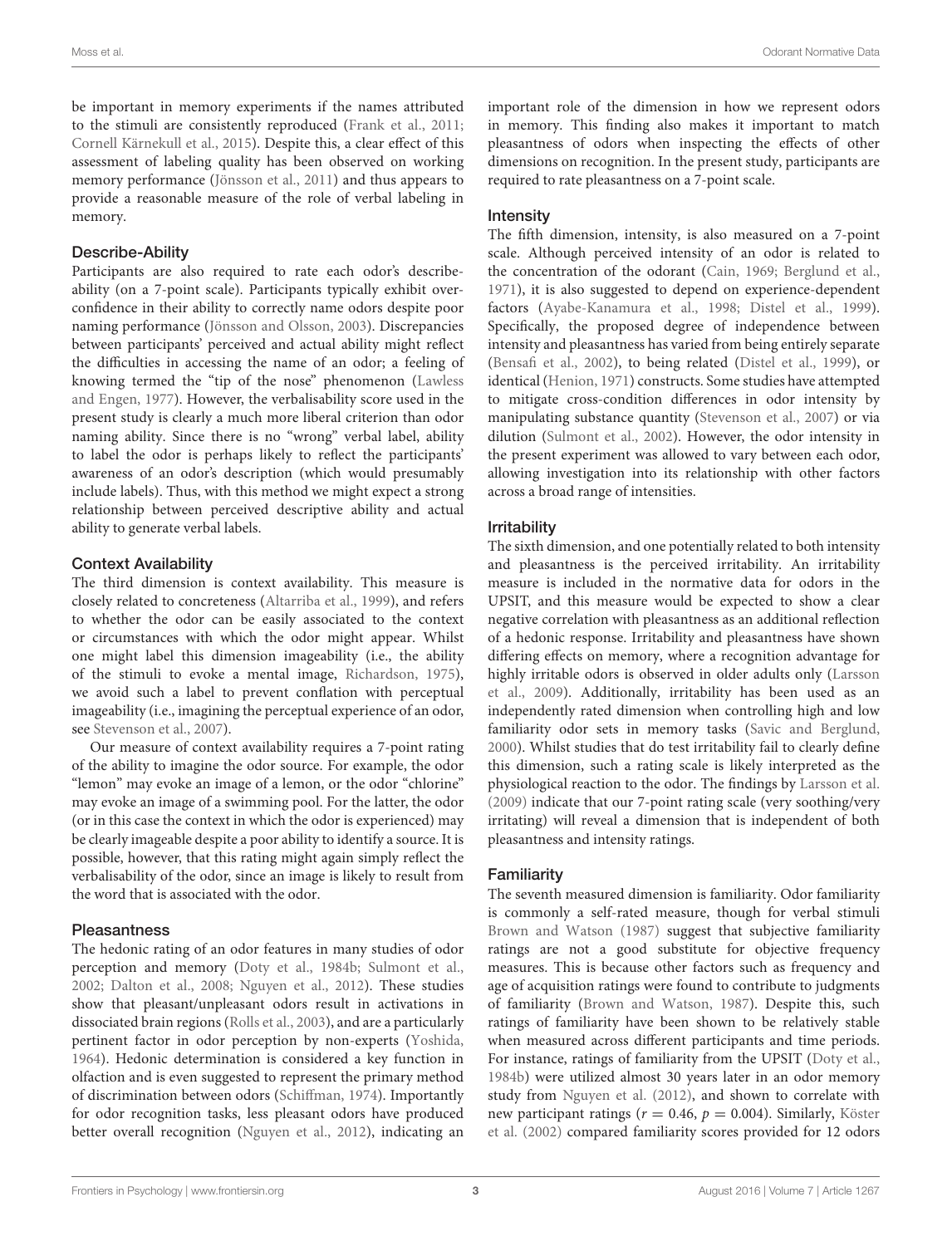with an earlier study [\(Degel et al., 2001\)](#page-8-11) and found no significant differences in familiarity ratings.

#### **Frequency**

Familiarity is a complex construct which may be influenced by other dimensions. For example, word frequency is considered one of the most important variables in word processing [\(Brysbaert and New, 2009\)](#page-8-12) and can be measured both objectively, via written or spoken appearances, and subjectively, via ratings of how often a particular word is experienced [\(Balota et al.,](#page-8-13) [2004\)](#page-8-13). The eighth dimension included is therefore of odorant frequency. Whilst an objective frequency measure for odors might, theoretically, be possible, subjective self-ratings are a more practical method of assessment. Such a rating scale is demonstrated with verbal stimuli to be a valid, and at times better, predictor of recognition performance than corpus frequency [\(Balota et al., 2004\)](#page-8-13). Previous work by [Sulmont et al. \(2002\)](#page-9-15) suggests that frequency and familiarity may be closely related  $(R^2 > 0.85, p < 0.001)$ . The present study will examine this through a 7-point rating scale.

#### Age of Acquisition

A further construct that may influence familiarity (and our ninth measure in this study) is age of acquisition. Such a scale has not, to our knowledge, been studied previously for odors. It has, however, been shown to predict familiarity ratings and processing speed [\(Brown and Watson, 1987\)](#page-8-10) for verbal stimuli. Age of acquisition for words is ideally mapped objectively by testing children on their naming ability, but has often been substituted for adult estimates of the age at which they first learnt the word. [Morrison et al. \(1997\)](#page-9-30) suggest that these estimates can be a reliable and valid alternative measure if ratings (for example, because the sample are children) are unavailable. Our age of acquisition ratings will allow a first examination of odor age of acquisition and explore the relationship with familiarity ratings. Participants will simply state the age at which they first experienced the odor. Instances where participants believe an odor to be novel will be coded as the current age of that participant.

#### Perceived Complexity

The tenth and final dimension assessed in the present study is perceived complexity. Perceived complexity will be measured subjectively, since analysis of the chemical complexity of odors have shown no relationship to their perceived complexity [\(Jellinek and Köster, 1983a\)](#page-9-31). Subjective complexity ratings were shown to be reliable in a follow-up experiment, and as such are suggested to provide a meaningful measure in non-experts [\(Jellinek and Köster, 1983b\)](#page-9-32). One might expect that ratings of an odor's complexity would relate to the perceivable odors that combine to make it; however, [Sulmont et al. \(2002\)](#page-9-15) suggest there may be separable dimensions of complexity ratings and the perceived odor notes in an odor. They propose that perceived complexity is related to familiarity of the item, with complexity ratings reflecting the extent the stimuli can be interpreted as a meaningful unit. That is, a familiar odor will be rated as more simple. This is supported by a clear negative correlation of complexity with familiarity ratings. Alternatively, Jellinek and Köster [\(1983b\)](#page-9-32) have previously shown no relationship between complexity and familiarity, but used a measure of "odor components" rather than a simple-complex rating scale. This question is presumably similar to the odor note question in [Sulmont et al. \(2002\)](#page-9-15). It may be that an independent finding regarding "odor notes" comes from the ambiguity of this question for naïve participants. As such, complexity ratings in the present study focus on a scale of rated simplicity/complexity, on a 7-point Likert scale.

## **Predictions**

In utilizing a large number of odors in our normative study, we aim to obtain a wide range of scores across the dimensions. Across these dimensions, some interrelation is expected. Previous work [\(Sulmont et al., 2002\)](#page-9-15) reported positive correlations between pleasantness and familiarity and a negative correlation between complexity and familiarity. Intuitively, one might expect correlations between measures of verbalization and prior exposure (e.g., familiarity, frequency, and age of acquisition), with the necessity for labels developing if one regularly encounters the stimuli. It is also prosaic to predict a negative correlation between pleasantness and irritability. This is the first study to try and assess age of acquisition (i.e., first exposure) for odors. However, if age of acquisition effects emulate that of verbal stimuli (see [Morrison et al., 1997\)](#page-9-30), one might expect age of acquisition to correlate negatively with familiarity, frequency, and context availability (i.e., the earlier that one is first exposed to the odor, the higher the ratings of familiarity, frequency, and imageability). Intensity is also expected to relate to pleasantness ratings, either as an increase in intensity as odors are rated unpleasant [\(Sezille et al., 2014\)](#page-9-33), or perhaps an increase in intensity as pleasantness deviates from neutral (hedonic strength, [Distel et al., 1999\)](#page-8-8).

# MATERIALS AND METHODS

## **Participants**

One-hundred and three non-smoker students (18 male and 85 female, mean age = 19.4, age range =  $18-34$ ) were recruited via Bournemouth University's online experiment management system, and participated for course credits. Participants who selfreported olfactory impairments (for example, symptoms of cold) were excluded, as were participants aged older than 40 years. Age-based exclusion was due to the proposition that olfactory identification abilities peak between the third and fifth decade [\(Doty et al., 1984a;](#page-9-34) see also [Wood and Harkins, 1987,](#page-9-35) for agerelated differences in the recognition of odors). Three female participants withdrew from the study after the first session, leaving usable data from one hundred participants. This study was carried out with approval from the Bournemouth University ethics panel. All participants gave written informed consent in accordance with the Declaration of Helsinki.

## Design

A correlational design was used. The odors were grouped into 4 batches (A–D) of 50 odors (each containing 25 food and 25 non-food odors). Participants rated two of the four batches (that is, 100 odors) across two 60-min sessions separated by a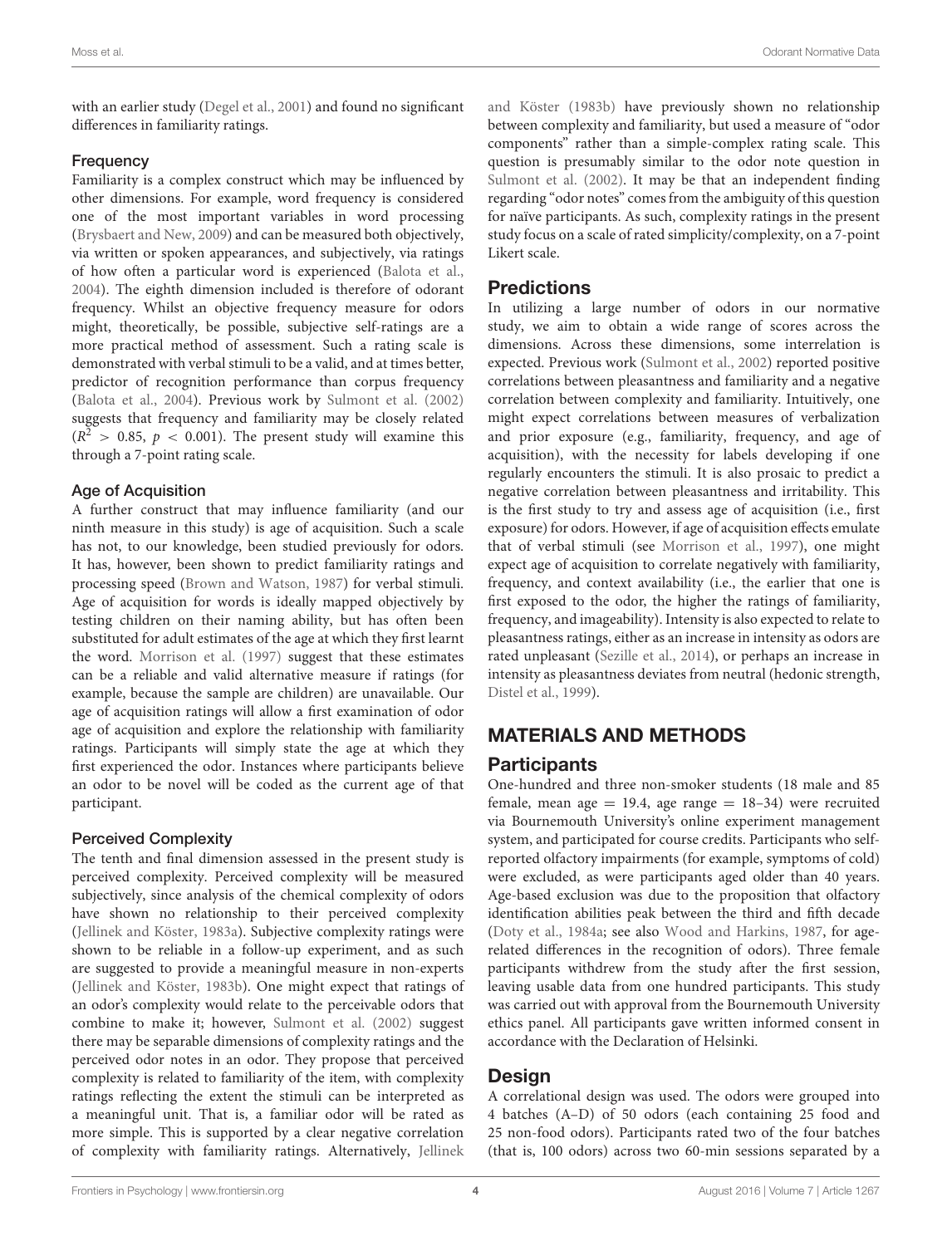minimum of 24-h. The presentation order of these batches was counterbalanced such that the testing orders A–B, B–A, C–D, and D–C were balanced across participants.

## **Odorants**

Two-hundred commercially available odorants (100 food-related and 100 non-food-related: see Appendix 1 in Supplementary Material for a complete list) were prepared by Dale Air Ltd. [\(www.daleair.com\)](www.daleair.com). These were stored within small test-tubes containing approximately 5ml of a liquid odorant soaked into a small piece of gauze. Due to contamination, odorant 17 (cabbage) was removed after 29 participant ratings. It remains included in our final database, but use of ratings for this odorant should be considered with caution.

## Procedure

Testing was undertaken in a well-ventilated and quiet laboratory. Participants were tested in groups varying in size from 2 to 8. In the test phase, odors were presented on test-tube trays containing a block of five odors, with each odor arbitrarily numbered from one to two-hundred. Within each testing session participants received 10 blocks of 5-odors, meaning participants smelled 50 odors in each of the two sessions. The composition of each 5 odor block was selected at random from the odor set within each batch. Participants were instructed to evaluate those odors in any order.

Evaluation required participants to open the test tube lid and smell the odor (birhinally) for approximately 3 s in order to answer each question. Between odors, participants took a break of approximately 20 s, and between odor blocks a break of 1 min was implemented where participants would take a drink of water. Responses were recorded within a booklet wherein each odor was assessed across the 10 dimensions. Ratings were measured on a 7-point Likert scale, labeled at each end, and at the neutral center point. Each dimension was identified from the literature discussed above, presented in the same order for each odor. "How familiar is this odor (not at all familiar/very familiar)," "how *intense* is this odor (very weak/very intense)," "how pleasant is this odor (very unpleasant/very pleasant)," "how complex is this odor (very simple/complex)," "how irritating is this odor (very soothing/very irritating)," "how frequently is this odor experienced (not at all frequently/very frequently)," "how easy is it to *describe* this odor (very difficult/very easy)," and "how easy is it to *imagine* where you'd experience this odor (very difficult/very easy)." In addition, two questions were open-ended. The first required a numerical age of acquisition response to "at what age did you first experience this odor?," and the second a verbal written response to "can you attach any labels to this odor?" Participants were instructed to rate independently and in silence, and, if uncertain, participants were asked to guess.

# RESULTS AND DISCUSSION

# Scoring Protocol

The first eight questions were coded on scales of 1–7 (familiarity, intensity, pleasantness, complexity, irritability, frequency, perceived describe-ability, and context availability).

In reporting age of acquisition, participants were encouraged to estimate the age at which an odor was first encountered, and provide a single age. When participants reported an age range as their answer, the median value of that range was recorded. A small number of participants provided a qualitative (rather than quantitative) age of acquisition response (for example, "childhood"). In this instance the age of acquisition score was not used.

The scoring of odor labels (verbalization) followed a modified version of the method described by [Jönsson et al. \(2011\)](#page-9-20). These labels were coded on a 4-point scale (0–3). No response or a very basic affective judgment received a score of 0. Broad categorizations or generic labels (for example; cleaner, food, sweet) received a score of 1. More specific categorizations referring to specific groups (floral, perfume, sweets) received a score of 2, and any specific noun label received a score of 3. Scoring was performed independently by two researchers, with the median score taken as the final verbalisability value. Weighted Cohen's κ determined a good [\(Altman, 1991\)](#page-8-14) level of agreement between raters,  $\kappa_w = 0.61$  (95% CI, 0.59 to 0.62),  $p < 0.0005$ .

Responses were averaged across participants to give a normative score in every odorant for each dimension. The full normative ratings for the 200 odors can be found in Appendix 1 (Supplementary Material).

## Normative Data Reliability

In order for our normative data to be transferable to other samples in future studies, it is important to demonstrate that the variance in the ratings is attributable to the odors rather than individual differences in perception of the odors. Should the variance across participants match or exceed the variance between odors, it would suggest that tailoring odors according to individual participant ratings would be more suitable [\(Rabin,](#page-9-10) [1988\)](#page-9-10).

In order to test this proposition we looked at each dimension individually and used an analytical method described by [Uebersax \(2015\)](#page-9-36). As a measure of variability we examined the agreement of scores for each odor across our participants (individual differences). That is, for each dimension, we correlated an individual's rating of each odor with the average rating for that odor (a measure of "consistency across participants"). The higher the correlational coefficient, the greater the agreement between raters. Conversely, the lower the correlational coefficient, the greater the individual differences between raters. To assess the discriminability between odors, we correlated each individual's rating of an odor with their average rating across all odors for that dimension. A high correlation coefficient (a measure of "consistency across odors") indicates little variation in the scores given for that dimension by each participant across odors. That is, participants respond similarly for that dimension across odors, indicating that the dimension is weak in discriminating between the odors. For the normative data in each dimension to be considered suitable we would expect the effect size for odor score agreement to significantly exceed that of rater score agreement. That is, ratings for an odor on each dimension should have a stronger relationship with the mean rating for that odor compared to the relationship to the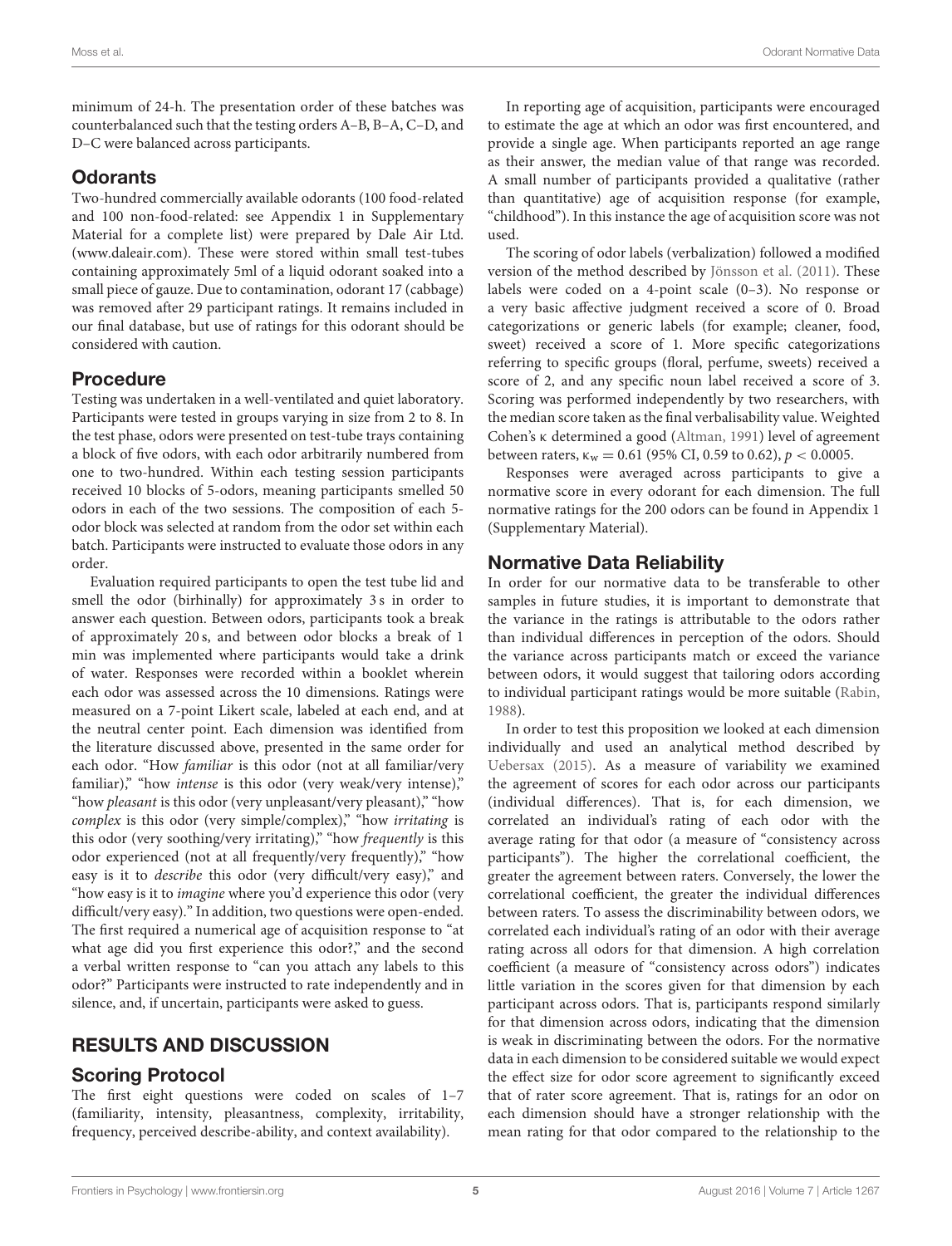mean rating across odors. To test this proposition we undertook a series of t-tests comparing the strength of effect size for the odor (consistency across participants) and the level of discriminability (consistency across odors) for each of the dimensions, which is shown in **[Table 1](#page-5-0)**. As can be seen from the table, the effect sizes for these relationships differ across dimensions, so require some further consideration.

For ratings of familiarity, pleasantness, irritability, and intensity, the association of participants' responses to the mean response for an odor was significantly greater than the association of responses to the mean response for each participant. That is, responses for a particular odor were more closely associated to the normative score for that odor than they were to each participant's average response on that dimension. This suggests that those four dimensions are capable of discriminating between odors above any general response bias/strategy applied to that dimension. For complexity and age of acquisition, participants' ratings were more strongly related with the average rating for that dimension. This suggests a lack of sensitivity for complexity and age of acquisition. This finding may be due to several reasons. Participants may have shown little variability in how they respond for each odor, resulting in each response showing a strong relationship with the mean. For example, if they are unable to conceptualize "complexity" and "age of acquisition" they may adopt a default response for the question resulting in limited variability. Alternatively, a low association of ratings to each odor mean indicates a large effect of individual differences. Indeed, **[Table 1](#page-5-0)** shows that age of acquisition and complexity exhibited the lowest consistency across participants, indicating greater individual differences. These individual differences could occur through genuine variation in the ages at which an odor is first experienced or in the perceived complexity of odors, though may also arise from participant difficulties in interpreting and applying the particular question to the stimuli. Furthermore, ratings for frequency, context availability, and describe-ability, in addition to the labeling scores, showed no significant differences between the consistency across participants and consistency across odors. Consequently, these dimensions may exhibit reduced discriminatory power within a normative database.

### Relationships between Dimensions

The linear correlation coefficient  $(r)$  was calculated for each dimension pairing, and displayed as a correlation matrix in **[Table 2](#page-5-1)**. Almost all correlations were significant, with the exception of the intensity dimension with familiarity, frequency, describe-ability, context availability, and age-of-acquisition dimensions.

Some of the dimensional correlations warrant additional comment. As noted in the Introduction, this is the first study to attempt to assess the effect of age of acquisition in olfactory processing. Consistent, with the verbal domain [\(Morrison et al.,](#page-9-30) [1997\)](#page-9-30), we find that age of acquisition displays strong negative correlations with familiarity, frequency, and context availability. As expected, a strong negative correlation between age of acquisition and labeling was also reported, suggesting early exposure provides increased opportunities in which to develop a label for that odor. Indeed, intercorrelation was observed for several dimensions relating to knowledge and previous

<span id="page-5-0"></span>

|  |  |  |  |  |  | TABLE 1   Mean r coefficients of rater agreement with each odor's mean score, and rating agreement with each rater's mean score. |
|--|--|--|--|--|--|----------------------------------------------------------------------------------------------------------------------------------|
|--|--|--|--|--|--|----------------------------------------------------------------------------------------------------------------------------------|

|                                 | <b>Dimension</b> |          |         |          |          |         |         |       |          |         |
|---------------------------------|------------------|----------|---------|----------|----------|---------|---------|-------|----------|---------|
|                                 | Fam.             | Pleas.   | Int.    | Comp.    | Irr.     | Freq.   | CA      | Desc. | AoA      | Lab     |
| Consistency across participants | 0.484            | 0.611    | 0.484   | 0.263    | 0.563    | 0.422   | 0.427   | 0.421 | 0.373    | 0.411   |
| Consistency across odors        | 0.422            | 0.312    | 0.406   | 0.408    | 0.408    | 0.434   | 0.433   | 0.417 | 0.512    | 0.435   |
| $t$ -value                      | $4.69*$          | $21.69*$ | $5.56*$ | $-9.03*$ | $10.37*$ | $-0.16$ | $-0.42$ | 0.26  | $-9.32*$ | $-1.48$ |

\**Comparisons significant to p* < *0.001.*

<span id="page-5-1"></span>

| TABLE 2   Correlation matrix (r) of averaged scores across participants for each odor. |                          |                          |          |                   |          |                          |          |                          |          |     |  |
|----------------------------------------------------------------------------------------|--------------------------|--------------------------|----------|-------------------|----------|--------------------------|----------|--------------------------|----------|-----|--|
|                                                                                        | Q1                       | Q <sub>2</sub>           | Q3       | Q4                | Q5       | Q6                       | Q7       | Q8                       | Q9       | Q10 |  |
| Q1. Familiarity                                                                        | $\overline{\phantom{0}}$ |                          |          |                   |          |                          |          |                          |          |     |  |
| Q2. Intensity                                                                          | 0.05                     | $\overline{\phantom{a}}$ |          |                   |          |                          |          |                          |          |     |  |
| Q3. Pleasantness                                                                       | $0.73*$                  | $-0.53*$                 |          |                   |          |                          |          |                          |          |     |  |
| Q4. Complexity                                                                         | $-0.40*$                 | $0.64*$                  | $-0.63*$ | $\qquad \qquad -$ |          |                          |          |                          |          |     |  |
| Q5. Irritability                                                                       | $-0.68*$                 | $0.61*$                  | $-0.98*$ | $0.66*$           |          |                          |          |                          |          |     |  |
| Q6. Frequency                                                                          | $0.92*$                  | $-0.08$                  | $0.77*$  | $-0.50*$          | $-0.73*$ | $\overline{\phantom{a}}$ |          |                          |          |     |  |
| Q7. Describe-ability                                                                   | $0.94*$                  | 0.09                     | $0.67*$  | $-0.42*$          | $-0.62*$ | $0.92*$                  |          |                          |          |     |  |
| Q8. Context availability                                                               | $0.95*$                  | 0.09                     | $0.66*$  | $-0.40*$          | $-0.61*$ | $0.93*$                  | $0.97*$  | $\overline{\phantom{0}}$ |          |     |  |
| Q9. Age of acquisition                                                                 | $-0.91*$                 | 0.03                     | $-0.72*$ | $0.45*$           | $0.69*$  | $-0.88*$                 | $-0.89*$ | $-0.90*$                 |          |     |  |
| Q10. Labeling score                                                                    | $0.88*$                  | $0.15*$                  | $0.54*$  | $-0.28*$          | $-0.50*$ | $0.82*$                  | $0.88*$  | $0.90*$                  | $-0.86*$ |     |  |

\**Significant correlations at the 0.05 level.*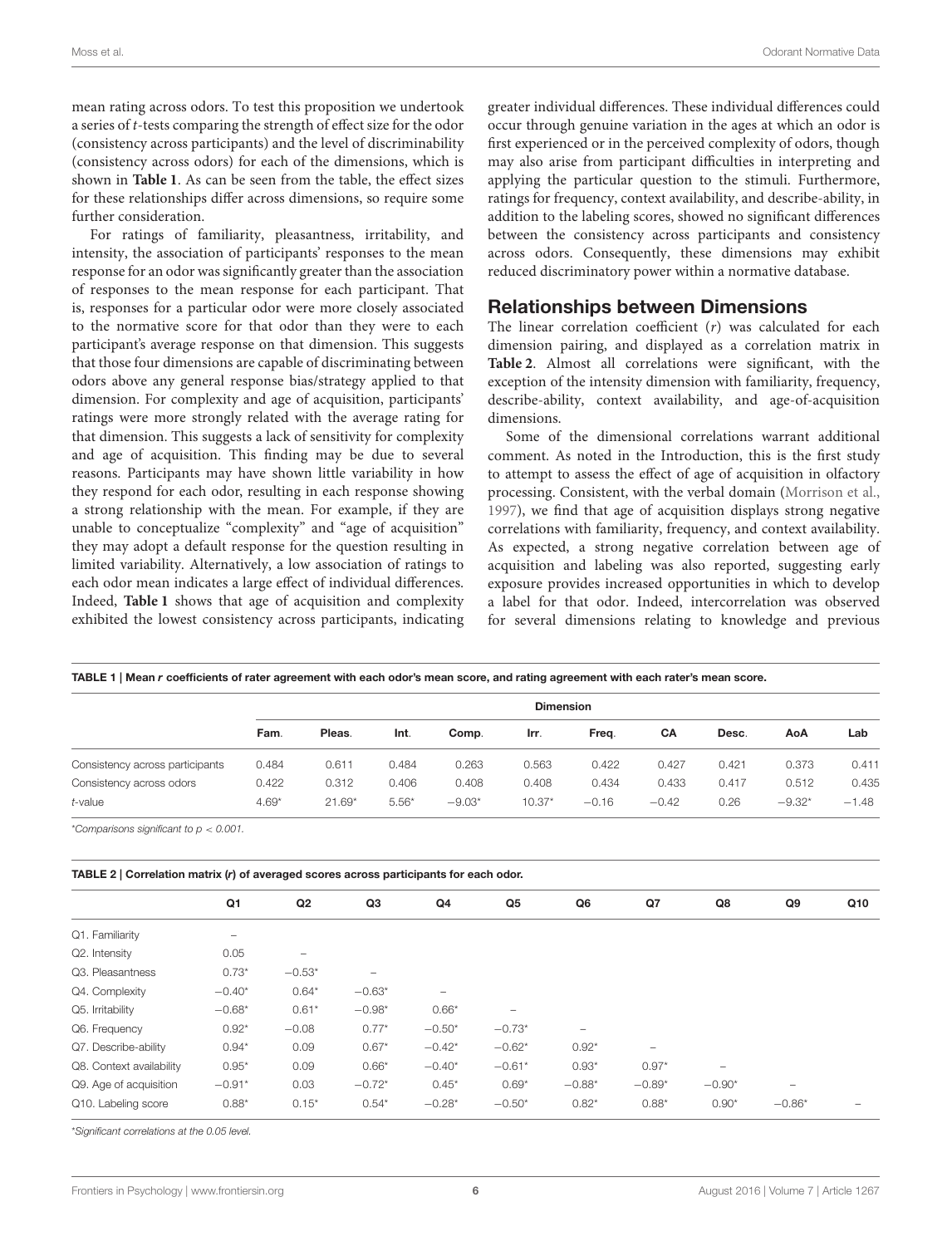experience with the odorant. The strong relationship is present between these dimensions despite evidence that individual differences may exceed the variation observed across odors. Consequently, it's possible that these ratings may still have utility in a normative database, aiding researchers in odor selection before further tailoring of stimuli according to participant data.

Of particular interest are the four dimensions identified as particularly suitable for use in a normative database; familiarity, pleasantness, irritability, and intensity. First, the strong negative correlation ( $r = -0.98$ ) observed between irritability and pleasantness suggests collinearity, so further discussion focuses on only pleasantness scores. A predicted positive correlation between familiarity and pleasantness [\(Sulmont et al., 2002\)](#page-9-15) was observed, and supports a classical mere-exposure effect [\(Zajonc,](#page-10-5) [1968\)](#page-10-5). We predicted either a linear negative relationship between intensity and pleasantness [\(Sezille et al., 2014\)](#page-9-33), or a non-linear relationship where intensity increases with both pleasantness and unpleasantness [\(Distel et al., 1999\)](#page-8-8). In the present data, though a

linear model was significant,  $F_{(1, 198)} = 75.23$ ,  $p < 0.001$ ,  $R^2 =$ 0.28, a quadratic curve better fit the data,  $F_{(2, 197)} = 88.16$ ,  $p <$ 0.001,  $R^2$  = 0.47 (**[Figure 1A](#page-6-0)**). When pleasantness data were recoded as a measure of hedonic strength (with neutral responses scored as 0, increasing to 3 as they deviate above or below neutral), a linear model was accepted as the best fit,  $F_{(1, 198)} =$ 181.20,  $p < 0.001$ ,  $R^2 = 0.48$  (**[Figure 1B](#page-6-0)**). That is, intensity ratings are linearly related to the strength of a hedonic response. A strong relationship between hedonic strength and intensity supports ideas that the two may reflect similar dimensions of odor judgment [\(Henion, 1971\)](#page-9-26).

However, a non-significant relationship between intensity and familiarity (**[Figure 1C](#page-6-0)**) is an interesting result that is not consistent with the findings in [Distel et al. \(1999\)](#page-8-8). They suggested that not only might an increased familiarity with a stimulus affect judgments of pleasantness (a relationship seen in our data, **[Figure 1D](#page-6-0)**), but also that intense odors may be more easily recognized and thus more likely to be judged as familiar.



<span id="page-6-0"></span>FIGURE 1 | Relationship of (A) pleasantness with intensity, (B) hedonic strength with intensity, (C) familiarity with intensity, and (D) pleasantness with familiarity.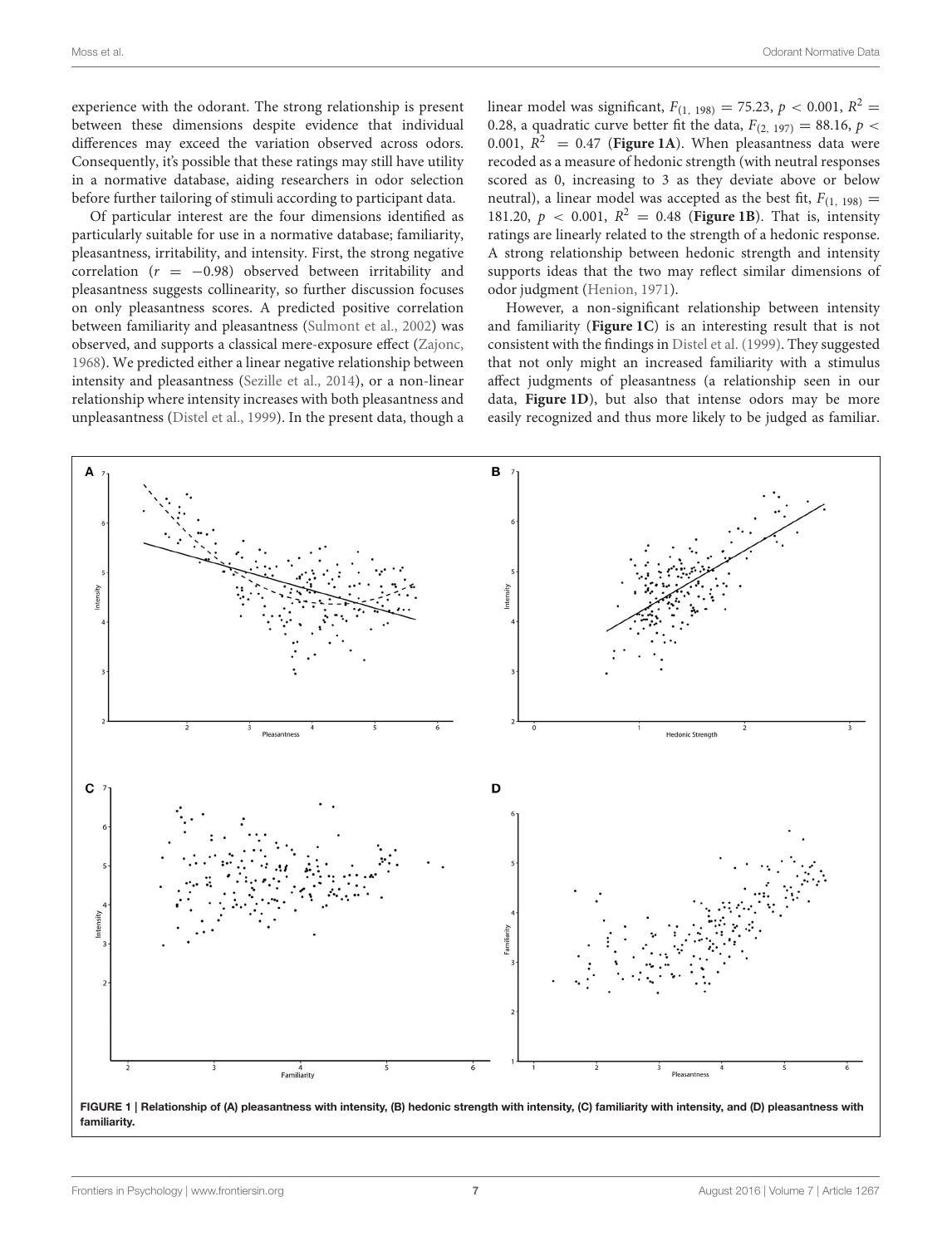Our observed pattern of relationships between familiarity, pleasantness, and intensity instead suggest that familiarity and intensity contribute independently to pleasantness scores.

## **DISCUSSION**

The present study provides a large-scale normative dataset, containing ratings from 10 dimensions for 200 commercially available odors (see Appendix 1 in Supplementary Material). To date, this is the largest such study examining psychological dimensions for olfactory stimuli. These ratings are available in Appendix 1 (Supplementary Material) and provide the necessary information for researchers to control dimensions in subsequent studies (indeed, these data are part of a larger scale project examining factors which affect olfactory short-term memory, see Moss et al., unpublished). Additionally, our normative data is the first study to assess the effects of age of acquisition on olfactory processing. Whilst we show similar effects of age of acquisition to that shown with words (i.e., there was a strong negative correlation between age of acquisition and familiarity, Morrison et al., [1997\)](#page-9-30), we showed that age of acquisition is strongly influenced by individual differences and that the dimension does not adequately differentiate between odors. As a result, the increased unsystematic variance in the age of acquisition norm values means they should be used with caution. Moreover, it is interesting to note that age of acquisition also exhibits strong negative correlations with frequency, describe-ability, context availability, and labeling score. Consequently, attempts to use the norms to isolate any effects of age of acquisition may be confounded by these inter-relations.

We suggest that our normative data provide two important benefits. The first benefit concerns experimental control. Since memory for odors has been shown to be affected by factors such as familiarity (e.g., [Yeshurun et al., 2008\)](#page-10-1) and pleasantness [\(Nguyen et al., 2012\)](#page-9-13) we argue that it may be of utility to control for such issues analogously to that done with verbal memory. For example, if one were comparing memory for odors across two conditions (e.g., under conditions of quiet and concurrent articulation), matching the odors using our dimensions would eliminate a possible confound in that comparison. More specifically, studies examining serial position effects for odors report both differences across studies and potential qualitative differences with the functions reported for other stimulus types [\(Reed, 2000;](#page-9-3) [Miles and Hodder, 2005;](#page-9-1) [Johnson and Miles,](#page-9-2) [2007,](#page-9-2) [2009;](#page-9-4) [Johnson et al., 2013\)](#page-9-5). It is possible that these differences may be the effects of irregularities in the selection of stimuli; indeed, [Hay et al. \(2007\)](#page-9-6) suggest that the psychological distinctiveness of stimuli can affect the shape of serial position curves. Our study provides a database from which researchers can systematically examine whether such serial position effect differences can be explained by characteristics of the odors. However, it should be noted that our data highlights some caveats in the selection of these dimensions since we find that only the norm ratings for familiarity, pleasantness, irritability, and intensity exhibit convincing discriminatory power. If researchers intend to investigate the effects of the remaining dimensions, it may be advisable to follow the approach undertaken by [Rabin](#page-9-10) [\(1988\)](#page-9-10), i.e., tailoring odors to individual ratings.

The second benefit of our normative dataset is that it provides a framework from which other researchers can examine the effects of psychological dimensions on olfactory memory. Researchers can use these data to explore whether dimensions that affect verbal memory similarly affect olfactory memory (as these odors are commercially available). One might expect that manipulating the familiarity of the stimulus set using our data would be of most interest in order to compare perceptual memory and the potential facilitative effects of verbal-perceptual dual-coding [\(Yeshurun et al., 2008\)](#page-10-1).

That intensity was allowed to vary arguably reduces the usefulness of the normative data to the specific stimulus set used. It is possible that the relationship of intensity with pleasantness, and to some extent with irritability and complexity, may confound the scores obtained for these dimensions. We do not consider this a particular limitation, as the aim of the present study was to provide these data for a stimulus set that is readilyavailable and which does not require researchers to manually match odorant intensities to n-butanol. Selecting odorants for future research from the database can include matching odorants on intensity, whilst still allowing dimensions of interest to be manipulated. Furthermore, although several odors are artificially produced to reflect non-tangible objects (e.g., "sports locker room"), many of the odors are labeled from real-life objects. There is therefore opportunity for future research to expand the utility of these data by comparing other odor sources with the normative scores presented here.

Our normative data may be, to some extent, limited by our sample. The majority of participants were female (85%) and, in general, when sex differences are found in respect to olfaction females exhibit superiority (see [Doty and Cameron, 2009,](#page-9-37) for review; although this trend can be complicated by menstrual cycle, e.g., [Doty et al., 1981;](#page-9-38) [Purdon et al., 2001\)](#page-9-39). Of particular relevance to our normative data is the finding that females exhibit superior identification of odors (e.g., [Larsson et al., 2004a\)](#page-9-40). Indeed, [Oberg et al. \(2002\)](#page-9-41) have shown that when naming ability is controlled, sex differences are removed (see also [Larsson et al.,](#page-9-42) [2003\)](#page-9-42). That females are superior at naming odors may result in an inflation of the verbalisability score for our odors. Similarly, the use of university students in our sample may also have led to an overstatement of the name-ability of our odors. This is because educational level has been found to be a reliable predictor of odor identification [\(Moberg et al., 2014\)](#page-9-43). Whilst our sample may have resulted, quantitatively, in a general inflation of ratings (particularly with respect to odor naming), there is no a priori reason to suggest that perception of these odors may have changed qualitatively with more males or a less educated sample. Consequently, we argue that the relative differences between the odors remains and the data retains its utility in differentiating odors. Notwithstanding, it is possible that our norms, particularly for food-based odors, may be limited cross-culturally. Gilbert and Greenberg [\(1992\)](#page-9-17) question the universality of food-related odors since "what smells like food to persons of one culture may not smell edible to those of another" (p. 327). Different experiences with odors across cultures, both qualitatively and quantitatively,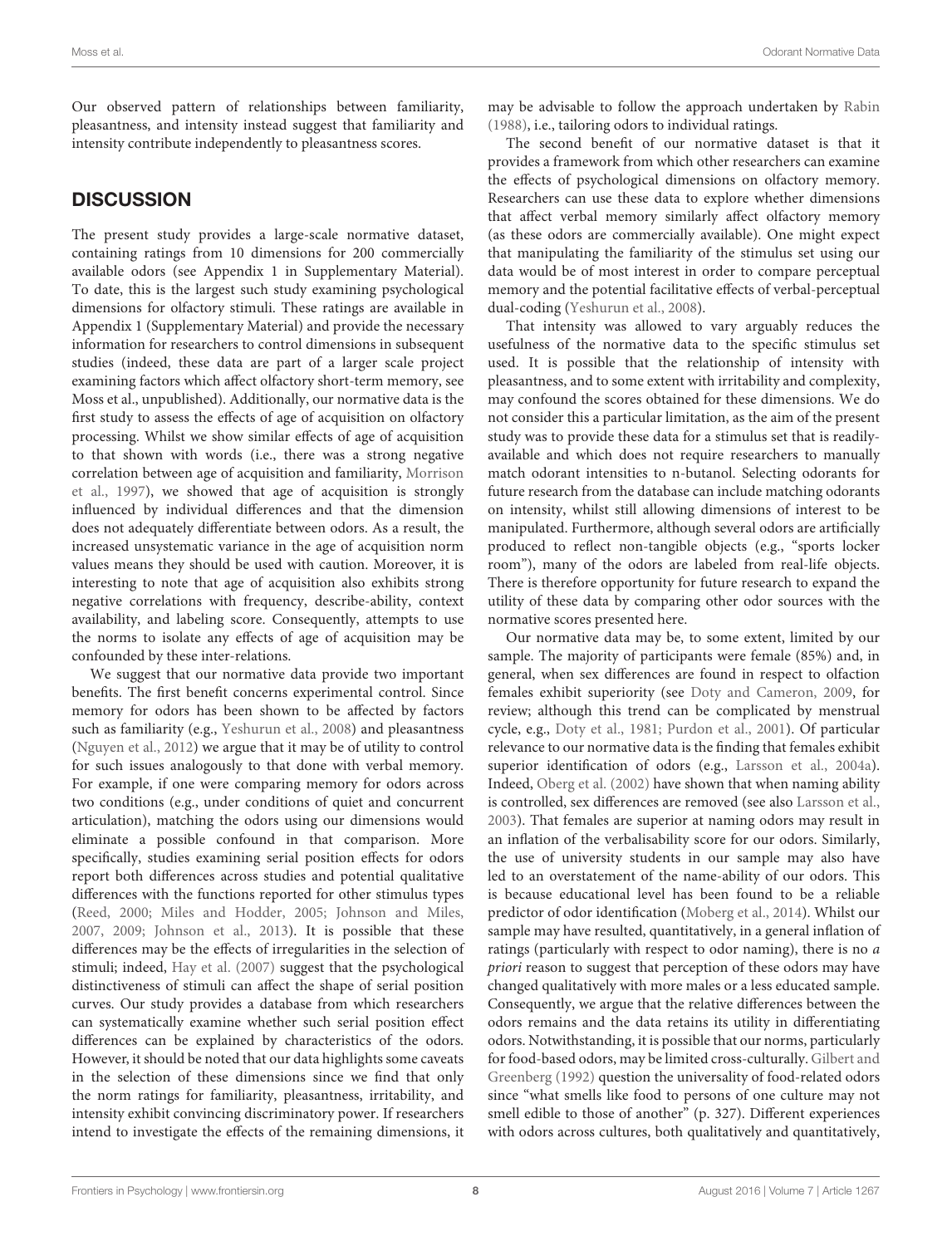may fundamentally change conceptualization of those items. As a result, our norms may not translate to other cultures; although this is an empirically testable question that warrants further examination.

One might argue, however, that restricting the sample to a British-born student population functions to limit individual differences in the ratings of the odors, e.g., less culture-based variance in the preference for food-based odors (Kaeppler and Mueller, [2013\)](#page-9-16). Notwithstanding this limitation in sample variance, we identify some dimensions that are less suitable for use in normative databases due to high levels of individual difference and/or a lack of sensitivity in discriminating between odors. For these dimensions a participant's average response across odors is more predictive of the rating than the average rating for that odor. This suggests dimension insensitivity. For these dimensions there was either a high level of variability between participants, or participants were conservative in the spread of scores they gave each odor. Interestingly, it is the dimensions that are most commonly considered in olfactory research that demonstrated most suitability for use in normative databases (those of familiarity, intensity, and pleasantness/irritability). However, the scales that did not meet the criterion of agreement should not be discounted. For example, our verbalisability scale was designed based on previous n-back research [\(Jönsson et al.,](#page-9-20) [2011\)](#page-9-20), and has shown working memory differences for odors selected based on this score. Indeed, other work from our laboratory has shown that odors which are high and low on verbalisability produce differences in proactive interference (Moss et al., unpublished) and olfactory nback performance levels (Moss et al., unpublished). Further, correlations demonstrated between normative scores across dimensions, particularly those that have previously demonstrated

## **REFERENCES**

- <span id="page-8-3"></span>Altarriba, J., Bauer, L., and Benvenuto, C. (1999). Concreteness, context availability, and imageability ratings and word associations for abstract, concrete, and emotion words. Behav. Res. Methods Instrum. Comput. 31, 578–602. doi: 10.3758/BF03200738
- <span id="page-8-14"></span>Altman, D. G. (1991). Practical Statistics for Medical Research. London; New York, NY: Chapman and Hall.
- <span id="page-8-0"></span>Andrade, J., and Donaldson, L. (2007). Evidence for an olfactory store in working memory? Psychologia 50, 76–89. doi: 10.2117/psysoc.2007.76
- <span id="page-8-7"></span>Ayabe-Kanamura, S., Schicker, I., Laska, M., Hudson, R., Distel, H., Kobayakawa, T., et al. (1998). Differences in perception of everyday odors: a Japanese-German cross-cultural study. Chem. Senses 23, 31–38. doi: 10.1093/ chemse/23.1.31
- <span id="page-8-13"></span>Balota, D. A., Cortese, M. J., Sergent-Marshall, S. D., Spieler, D. H., and Yap, M. (2004). Visual word recognition of single-syllable words. J. Exp. Psychol. Gen. 133:283. doi: 10.1037/0096-3445.133.2.283
- <span id="page-8-9"></span>Bensafi, M., Rouby, C., Farget, V., Bertrand, B., Vigouroux, M., and Holley, A. (2002). Autonomic nervous system responses to odours: the role of pleasantness and arousal. Chem. Senses 27, 703–709. doi: 10.1093/ chemse/27.8.703
- <span id="page-8-6"></span>Berglund, B., Berglund, U., Ekman, G., and Engen, T. (1971). Individual psychophysical functions for 28 odorants. Percept. Psychophys. 9, 379–384. doi: 10.3758/BF03212672
- <span id="page-8-10"></span>Brown, G. D. A., and Watson, F. L. (1987). First in, first out: Word learning age and spoken word frequency as predictors of word familiarity

relationships, support the validity of these scores. Therefore, rather than claiming that some of our dimensions lack utility, our data suggest that for some dimensions, individual differences/response biases may create more unsystematic variance in the normative values.

In summary, the normative data presented here may be utilized in future research to control odors for differences in olfactory perception. The dimensions should, however, be used with consideration of individual differences, particularly if testing a dissimilar population to that tested here. The ratings presented here do not offer a replacement for tailoring odors to participants [\(Rabin, 1988\)](#page-9-10), but should be used where prior exposure of odors to participants is not desirable, or used to guide selection of odorants which can be later supplemented by post-hoc rating and categorization.

## AUTHOR CONTRIBUTIONS

AM: Contributed to the initial idea conception and study design, collected the data, performed the literature review, drafted the paper. AJ: Contributed to the study design, with substantial contribution to the interpretation of results, and critical revisions. JE: Contributed to the study design, contribution to interpretation of results, and critical revisions. CM: Contributed to the study design, contribution to interpretation of results, and critical revisions. All authors gave final approval of this work and agreement to be accountable for all aspects of the work.

## SUPPLEMENTARY MATERIAL

The Supplementary Material for this article can be found [online at: http://journal.frontiersin.org/article/10.3389/fpsyg.](http://journal.frontiersin.org/article/10.3389/fpsyg.2016.01267) 2016.01267

and word naming latency. Mem. Cogn. 15, 208–216. doi: 10.3758/BF03 197718

- <span id="page-8-12"></span>Brysbaert, M., and New, B. (2009). Moving beyond Kučera and Francis: a critical evaluation of current word frequency norms and the introduction of a new and improved word frequency measure for American English. Behav. Res. Methods 41, 977–990. doi: 10.3758/BRM.41.4.977
- <span id="page-8-5"></span>Cain, W. S. (1969). Odor intensity: differences in the exponent of the psychophysical function. Percept. Psychophys. 6, 349–354. doi: 10.3758/ BF03212789
- <span id="page-8-1"></span>Coltheart, M. (1981). The MRC psycholinguistic database. Q. J. Exp. Psychol. Sect. A 33, 497–505. doi: 10.1080/14640748108400805
- <span id="page-8-2"></span>Cornell Kärnekull, S., Jönsson, F. U., Willander, J., Sikström, S., and Larsson, M. (2015). Long-term memory for odors: influences of familiarity and identification across 64 days. Chem. Senses 40, 259–267. doi: 10.1093/chemse/bjv003
- <span id="page-8-4"></span>Dalton, P., Maute, C., Oshida, A., Hikichi, S., and Izumi, Y. U. (2008). The use of semantic differential scaling to define the multidimensional representation of odors. J. Sens. Stud. 23, 485–497. doi: 10.1111/j.1745-459X.200 8.00167.x
- <span id="page-8-11"></span>Degel, J., Piper, D., and Köster, E. P. (2001). Implicit learning and implicit memory for odors: the influence of odor identification and retention time. Chem. Senses 26, 267–280. doi: 10.1093/chemse/26.3.267
- <span id="page-8-8"></span>Distel, H., Ayabe-Kanamura, S., Martínez-Gómez, M., Schicker, I., Kobayakawa, T., Saito, S., et al. (1999). Perception of everyday odors—correlation between intensity, familiarity and strength of hedonic judgement. Chem. Senses 24, 191–199. doi: 10.1093/chemse/24.2.191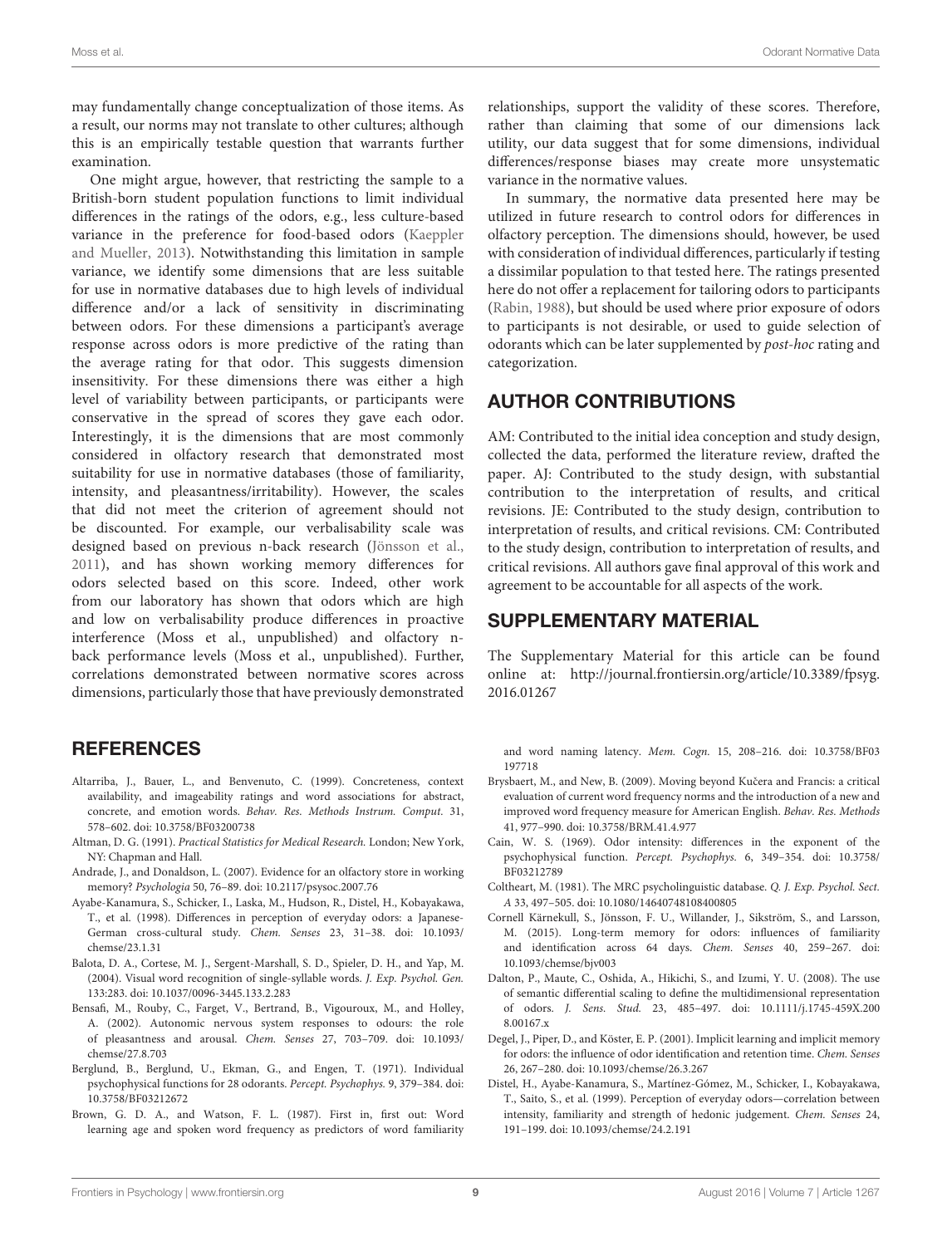- <span id="page-9-37"></span>Doty, R. L., and Cameron, E. L. (2009). Sex differences and reproductive hormone influences on human odor perception. Physiol. Behav. 97, 213–228. doi: 10.1016/j.physbeh.2009.02.032
- <span id="page-9-34"></span>Doty, R. L., Shaman, P., Applebaum, S. L., Giberson, R., Siksorski, L., and Rosenberg, L. (1984a). Smell identification ability: changes with age. Science 226, 1441–1443. doi: 10.1126/science.6505700
- <span id="page-9-12"></span>Doty, R. L., Shaman, P., Kimmelman, C. P., and Dann, M. S. (1984b). University of Pennsylvania smell identification test: a rapid quantitative olfactory function test for the clinic. Laryngoscope 94(2 Pt 1), 176–178. doi: 10.1288/00005537- 198402000-00004
- <span id="page-9-38"></span>Doty, R. L., Snyder, P. J., Huggins, G. R., and Lowry, L. D. (1981). Endocrine, cardiovascular, and psychological correlates of olfactory sensitivity changes during the human menstrual-cycle. J. Comp. Physiol. Psychol. 95, 45–60. doi: 10.1037/h0077755
- <span id="page-9-11"></span>Ebner, N. C., Riediger, M., and Lindenberger, U. (2010). FACES-a database of facial expressions in young, middle-aged, and older women and men: development and validation. Behav. Res. Methods 42, 351–362. doi: 10.3758/BRM.4 2.1.351
- <span id="page-9-18"></span>Frank, R. A., Rybalsky, K., Brearton, M., and Mannea, E. (2011). Odor recognition memory as a function of odor-naming performance. Chem. Senses 36, 29–41. doi: 10.1093/chemse/bjq095
- <span id="page-9-14"></span>Freiherr, J., Gordon, A. R., Alden, E. C., Ponting, A. L., Hernandez, M. F., Boesveldt, S., et al. (2012). The 40-item monell extended Sniffin'Sticks identification test (MONEX-40). J. Neurosci. Methods 205, 10–16. doi: 10.1016/j.jneumeth.2011.12.004
- <span id="page-9-17"></span>Gilbert, A. N., and Greenberg, M. S. (1992). "Stimulus selection in the design and interpretation of olfactory studies," in Science of Olfaction, eds M. J. Serby and K. L. Chobor (New York, NY: Springer Science & Business Media), 309–334.
- <span id="page-9-6"></span>Hay, D. C., Smyth, M. M., Hitch, G. J., and Horton, N. J. (2007). Serial position effects in short-term visual memory: a SIMPLE explanation? Mem. Cogn. 35, 176–190. doi: 10.3758/bf03195953
- <span id="page-9-26"></span>Henion, K. E. (1971). Odor pleasantness and intensity: a single dimension? J. Exp. Psychol. 90, 275–279. doi: 10.1037/h0031549
- <span id="page-9-31"></span>Jellinek, J., and Köster, E. (1983a). Perceived fragrance complexity and its relation to familiarity and pleasantness. J. Soc. Cosmet. Chem. 30, 253–262.
- <span id="page-9-32"></span>Jellinek, J., and Köster, E. (1983b). Perceived fragrance complexity and its relation to familiarity and pleasantness II. J. Soc. Cosmet. Chem. 34, 83–97.
- <span id="page-9-5"></span>Johnson, A. J., Cauchi, L., and Miles, C. (2013). Hebbian learning for olfactory sequences. Q. J. Exp. Psychol. 66, 1082–1089. doi: 10.1080/17470218. 2012.729068
- <span id="page-9-2"></span>Johnson, A. J., and Miles, C. (2007). Serial position functions for recognition of olfactory stimuli. Q. J. Exp. Psychol. 60, 1347–1355. doi: 10.1080/17470210 701515694
- <span id="page-9-4"></span>Johnson, A. J., and Miles, C. (2009). Single-probe serial position recall: evidence of modularity for olfactory, visual, and auditory short-term memory. Q. J. Exp. Psychol. 62, 267–275. doi: 10.1080/17470210802303750
- <span id="page-9-20"></span>Jönsson, F., Møller, P., and Olsson, M. (2011). Olfactory working memory: effects of verbalization on the 2-back task. Mem. Cogn. 39, 1023–1032. doi: 10.3758/s13421-011-0080-5
- <span id="page-9-21"></span>Jönsson, F., and Olsson, M. (2003). Olfactory metacognition. Chem. Senses 28, 651–658. doi: 10.1093/chemse/bjg058
- <span id="page-9-16"></span>Kaeppler, K., and Mueller, F. (2013). Odor classification: a review of factors influencing perception-based odor arrangements. Chem. Senses 38, 189–209. doi: 10.1093/chemse/bjs141
- <span id="page-9-29"></span>Köster, E. P., Degel, J., and Piper, D. (2002). Proactive and retroactive interference in implicit odor memory. Chem. Senses 27, 191–206. doi: 10.1093/chemse/27.3.191
- <span id="page-9-7"></span>Larsson, M., Öberg, C., and Bäckman, L. (2004b). Recollective experience in odor recognition: influences of adult age and familiarity. Psychol. Res. Psychol. Forschung 70, 68–75. doi: 10.1007/s00426-004-0190-9
- <span id="page-9-42"></span>Larsson, M., Lövdén, M., and Nilsson, L.-G. (2003). Sex differences in recollective experience for olfactory and verbal information. Acta Psychol. 112, 89–103. doi: 10.1016/S0001-6918(02)00092-6
- <span id="page-9-40"></span>Larsson, M., Nilsson, L.-G., Olofsson, J. K., and Nordin, S. (2004a). Demographic and cognitive predictors of cued odor identification: evidence from a population-based study. Chem. Senses 29, 547–554. doi: 10.1093/chemse/ bjh059
- <span id="page-9-27"></span>Larsson, M., Oberg-Blåvarg, C., and Jonsson, F. U. (2009). Bad odors stick better than good ones: olfactory qualities and odor recognition. Exp. Psychol. 56, 375–380. doi: 10.1027/1618-3169.56.6.375
- <span id="page-9-19"></span>Lawless, H. T., and Engen, T. (1977). Associations to odors: interference, mnemonics, and verbal labeling. J. Exp. Psychol. Hum. Learn. Mem. 3, 52–59. doi: 10.1037/0278-7393.3.1.52
- <span id="page-9-1"></span>Miles, C., and Hodder, K. (2005). Serial position effects in recognition memory for odors: a reexamination. Mem. Cogn. 33, 1303–1314. doi: 10.3758/BF03 193230
- <span id="page-9-43"></span>Moberg, P. J., Kamath, V., Marchetto, D. M., Calkins, M. E., Doty, R. L., Hahn, C.-G., et al. (2014). Meta-analysis of olfactory function in schizophrenia, firstdegree family members, and youths at-risk for psychosis. Schizophr. Bull. 40, 50–59. doi: 10.1093/schbul/sbt049
- <span id="page-9-30"></span>Morrison, C. M., Chappell, T. D., and Ellis, A. W. (1997). Age of acquisition norms for a large set of object names and their relation to adult estimates and other variables. Q. J. Exp. Psychol. Sect. A 50, 528–559. doi: 10.1080/027249897 392017
- <span id="page-9-13"></span>Nguyen, L. A., Ober, B. A., and Shenaut, G. K. (2012). Odor recognition memory: two encoding trials are better than one. Chem. Senses 37, 745–754. doi: 10.1093/chemse/bjs060
- <span id="page-9-41"></span>Oberg, C., Larsson, M., and Bäckman, L. (2002). Differential sex effects in olfactory functioning: the role of verbal processing. J. Int. Neuropsychol. Soc. 8, 691–698. doi: 10.1017/S1355617702801424
- <span id="page-9-8"></span>Olsson, M. J., Lundgren, E. B., Soares, S. C., and Johansson, M. (2009). Odor memory performance and memory awareness: a comparison to word memory across orienting tasks and retention intervals. Chemosens. Percept. 2, 161–171. doi: 10.1007/s12078-009-9051-7
- <span id="page-9-39"></span>Purdon, S. E., Klein, S., and Flor-Henry, P. (2001). Menstrual effects on asymmetrical olfactory acuity. J. Int. Neuropsychol. Soc. 7, 703–709. doi: 10.1017/S1355617701766064
- <span id="page-9-10"></span>Rabin, M. D. (1988). Experience facilitates olfactory quality discrimination. Percept. Psychophys. 44, 532–540. doi: 10.3758/BF03207487
- <span id="page-9-9"></span>Rabin, M. D., and Cain, W. S. (1984). Odor recognition: familiarity, identifiability, and encoding consistency. J. Exp. Psychol. Learn. Mem. Cogn. 10, 316–325. doi: 10.1037/0278-7393.10.2.316
- <span id="page-9-3"></span>Reed, P. (2000). Serial position effects in recognition memory for odors. J. Exp. Psychol. Learn. Mem. Cogn. 26, 411–422. doi: 10.1037/0278-7393.26.2.411
- <span id="page-9-22"></span>Richardson, J. T. E. (1975). Concreteness and imageability. Q. J. Exp. Psychol. 27, 235–249. doi: 10.1080/14640747508400483
- <span id="page-9-24"></span>Rolls, E. T., Kringelbach, M. L., and De Araujo, I. E. (2003). Different representations of pleasant and unpleasant odours in the human brain. Eur. J. Neurosci. 18, 695–703. doi: 10.1046/j.1460-9568.2003.02779.x
- <span id="page-9-28"></span>Savic, I., and Berglund, H. (2000). Right-nostril dominance in discrimination of unfamiliar, but not familiar, odours. Chem. Senses 25, 517–523. doi: 10.1093/chemse/25.5.517
- <span id="page-9-25"></span>Schiffman, S. S. (1974). Physicochemical correlates of olfactory quality. A series of physicochemical variables are weighted mathematically to predict olfactory quality. Science 185, 112–117. doi: 10.1126/science.185.4146.112
- <span id="page-9-33"></span>Sezille, C., Fournel, A., Rouby, C., Rinck, F., and Bensafi, M. (2014). Hedonic appreciation and verbal description of pleasant and unpleasant odors in untrained, trainee cooks, flavorists, and perfumers. Front. Psychol. 5:12. doi: 10.3389/fpsyg.2014.00012
- <span id="page-9-23"></span>Stevenson, R. J., Case, T. I., and Mahmut, M. (2007). Difficulty in evoking odor images: the role of odor naming. Mem. Cogn. 35, 578–589. doi: 10.3758/BF03193296
- <span id="page-9-15"></span>Sulmont, C., Issanchou, S., and Köster, E. P. (2002). Selection of odorants for memory tests on the basis of familiarity, perceived complexity, pleasantness, similarity and identification. Chem. Senses 27, 307–317. doi: 10.1093/chemse/ 27.4.307
- <span id="page-9-36"></span>Uebersax, J. (2015). Agreement on Interval-Level Ratings [Online]. Available online at:<http://www.john-uebersax.com/stat/agree.htm> (Accessed July 1, 2016).
- <span id="page-9-0"></span>White, T. L., and Treisman, M. (1997). A comparison of the encoding of content and order in olfactory memory and in memory for visually presented verbal materials. Br. J. Psychol. 88(Pt 3), 459–472. doi: 10.1111/j.2044- 8295.1997.tb02651.x
- <span id="page-9-35"></span>Wood, J. B., and Harkins, S. W. (1987). Effects of age, stimulus selection, and retrieval environment on odor identification. J. Gerontol. 42, 584–588. doi: 10.1093/geronj/42.6.584